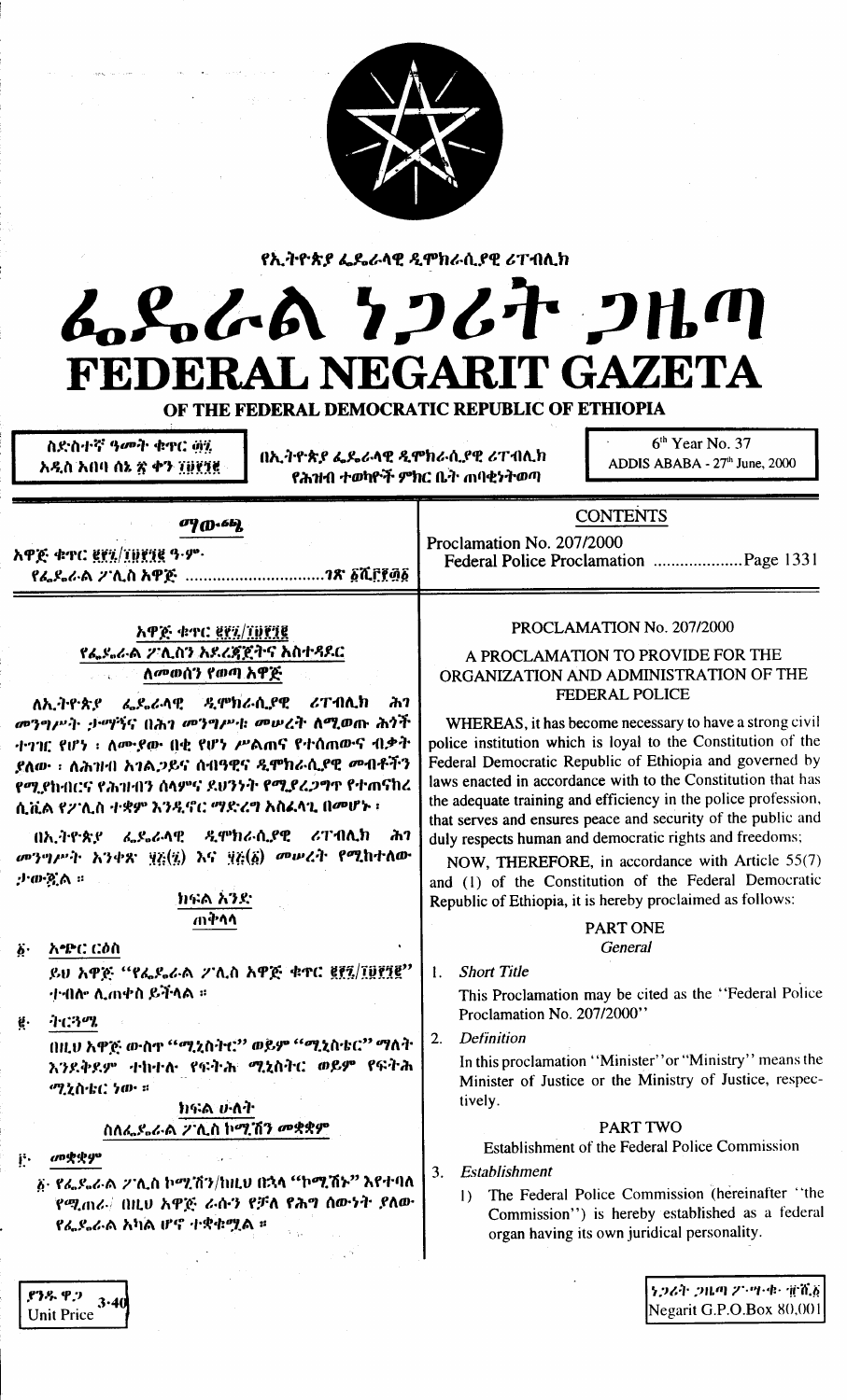|     | -ኮሚሽኑ በሕግና በሙ <i>ያ የሚ</i> ኖረው ነጻነቱ እ <b>ን</b> ደተ <b>ጠበ</b> ቀ<br>$\ddot{\mathbf{e}}\cdot$ |                | 2)<br>Without prejudice to its legal and professional                                                  |
|-----|------------------------------------------------------------------------------------------|----------------|--------------------------------------------------------------------------------------------------------|
|     | ሆኖ ተጠሪነቱ ለሚኒስቴሩ ይሆናል ።                                                                   |                | independence, the Commission shall be accountable                                                      |
| ij. | የኮሚሽኑ ዋና መሥሪያ ቤት                                                                         |                | to the Ministry.                                                                                       |
|     | የኮሚሽኑ ዋና መሥሪያ ቤት በአዲስ አበባ ሆኖ እንደአስፈላ                                                     | 4.             | <b>Head Office</b>                                                                                     |
|     | 2.74: በሴላ ማናቸውም ሥፍራ ቅርንጫፍ መሥሪያ ቤት                                                        |                | The Commission shall have its head office in Addis                                                     |
|     | ይኖረዋል ።                                                                                  |                | Ababa, and it may have branch offices in any other place,                                              |
| į٠  | የኮሚሽን ዓላማ                                                                                |                | as may be necessary.                                                                                   |
|     | የኮሚሽኑ ዓላማ የሀገሪቱን ሕገ መንግሥትና ሌሎች ሕጎች                                                       | 5.             | Objective                                                                                              |
|     | በማክበር የሕዝቡን ተሳትፎ መሠረት በማድረግ ወንጀልን                                                        |                | The objective of the Commission is, by honoring the                                                    |
|     | በመከላከል የሕዝብን ውላማዊ ኑሮና ወዋታ ሚስጠበቅ ነው ።                                                     |                | Constitution and other laws of the country and based on                                                |
| ï۰  | የኮሚሽኑ ሥልጣንና ትግፃር                                                                         |                | the participation of the public, to maintain the peaceful                                              |
|     | ኮሚሽኑ የሚከተለት ሥልጣንና ተግባራት ይኖሩቃልች                                                           |                | life and security of the people through prevention of                                                  |
|     | ማንኛውንም ወንጀል የመከ <b>ላከል</b> ፡<br>$\ddot{b}$ .                                             |                | crime.                                                                                                 |
|     | በፌዶራል ፍርድ ቤቶች ሥልጣን ሥር የሚወድቁ<br>ë.                                                        | 6 <sup>3</sup> | <b>Powers and Duties</b>                                                                               |
|     | ወን <u>የለማን የመመርመር</u> :                                                                  |                | The Commission shall have the following powers and                                                     |
|     | በሕግ የዳኝንት አማጣን ባላቸው ፍርድ ቤቶች የሚሰ                                                          |                | duties:                                                                                                |
|     | Ë.                                                                                       |                | 1) to prevent any crime;                                                                               |
|     | ጠውን ትዕዛዝ ወይም ውሳኔ ያመፈጸም ፡                                                                 |                | to investigate crimes that fall under the jurisdiction<br>2)                                           |
|     | የወንጅል ምርመራን በተመለከተ ከፌዴራል ዐቃቤ ሕግ<br>$\ddot{\mathbf{0}}$ .                                 |                | of Federal Courts;                                                                                     |
|     | የሚሰጠውን ትዕዛዝ የመፈጸም ፡                                                                      |                | to execute orders and decisions issued by courts<br>3)                                                 |
|     | የጠረፍ ደህንንትን ፣ የአየር ማሪፌያዎችን ፣ የባበር<br>$\ddot{G}$                                          |                | having judicial powers;                                                                                |
|     | መስመሮችንና ተርሚናሎችን ፡ የማዕድን ማውጫ                                                              |                | to execute orders issued by the Federal Public<br>4)<br>Prosecutor concerning investigation of crimes; |
|     | በታዎችን ፡ ዋና ዋና የፌደሬል <i>መንግሥት ተቋ</i> ሞችን                                                  |                | to safeguard the security of boarders, airports,<br>5)                                                 |
|     | $\ell$ <i>a</i> <sup>n</sup> $(0 \hat{q})$ :                                             |                | railway lines and terminals, mining areas, and vital                                                   |
|     | በድንጉተኛ አዶጋ ጊዜ ዕርዳታ የመስጠትና ከሚመለከ<br>$\dddot{a}$ .                                         |                | institutions of the Federal Government;                                                                |
|     | 99For 20 8 april 00 :                                                                    |                | to provide assistance in time of emergency and<br>6)                                                   |
|     | ለከፍተኛ የፌደሬሉ መንግሥት ባለሥልጣናትና ለውጭ<br>$\boldsymbol{\eta}$ .                                  |                | cooperate with concerned organs;                                                                       |
|     | አገር እንግዶች ዋቢቃ የማድረግ ፡                                                                    |                | to give protection to higher officials of the Federal<br>7)                                            |
|     | ለክልል የ2ገሊስ ኮሚሽን የሥልጠና ፣ የሙያና የቴክኒክ<br>$\mathcal{F}^{\star}$                              |                | Government and dignitaries of foreign countries;                                                       |
|     | ምክርና ድጋፍ የመስጠት ፡ እንዲሁም በክልሎች ዋደቄ                                                         |                | to render professional and technical advice and<br>8)                                                  |
|     | ሲቀርብ የክልል የወንጀል ጉዳዮችን ለመከላከልና ለመ                                                         |                | support to regional police commissions and, upon                                                       |
|     | መርመር እገዛ የማድረግ ፡                                                                         |                | the requests of regions, to give assistance in the                                                     |
|     | ከወንጀል ነጻ የመሆንን ማስረጃ የመስጠት ፡<br>ij٠                                                       |                | prevention and investigation of criminal cases;                                                        |
|     | የወንጀል መንሻ ምክንያቶችን በማቀናት የመከላከል<br>$\dddot{\mathbf{r}}$ .                                 |                | to issue certificate of no criminal record;<br>9)                                                      |
|     | ዘደ ዎችን የመንደና፡፡                                                                           |                | 10) to study causes of crimes and design the preventive                                                |
|     | ፲፩· የፌዴሬል ወንጅል የመመርመር ሥልጣን እንደአስፈላ                                                       |                | methods thereto;                                                                                       |
|     | <i>ኂነተ፡ ለክ</i> ልል የ2ንሊስ ኮሚሽን በውክልና የ <i>ሙ</i> ስጠት ፡፡                                     |                | 11) to delegate the powers of investigation of federal                                                 |
|     | 70 የወንጀል መረጃዎችንና ስታትስቲክሶችን የ <b>ማሰባሰብ</b> ፣                                              |                | offences to regional police Commissions as may be                                                      |
|     | የማዋናትና የማስራጨት ፡ እንዲሁም የወንጀል                                                              |                | necessary;                                                                                             |
|     | መረጃዎች ማሰባሰቢያና ማጠናከሪያ ሀገር አቀፍ ሥርዓት                                                        |                | 12) to collect, conduct research and distribute criminal                                               |
|     | $\rho$ ay $\psi$ gyo :                                                                   |                | information and statistical data; and, create a nation-                                                |
|     | ፲፱· አስፈላጊ ሆኖ ሲታኝ ለሌሎች አካላት ወይም ለሲቪል                                                      |                | wide system for criminal data collection and proces-                                                   |
|     | የመንግሥት ሠራተኞች የተወሰኑ ሥራዎችን ለማከናወን                                                          |                | sing;                                                                                                  |
|     | የሚያስችል የ2ንሊስ ሥልጣን የመስጠት ፣                                                                |                | 13) to delegate police powers to other origans or civil                                                |
|     | 70 ለፌደሬላና ለክልል አካላት የቴክኒክ ምር <i>መራዎ</i> ች                                                |                | servants for the execution of certain activities as may                                                |
|     | <i>ሚከናወንና ምስክርነት የመስጠት</i> ፡                                                             |                | be necessary;                                                                                          |
|     | ፲፫• ከአለም አቀፍ ፖሊስ ጋር ግንኙነት በመፍጠር የመረጃ                                                     |                | 14) to carry out technical investigations and give tes-                                                |
|     | ልውውዋ የማድረግ ፡                                                                             |                | timony to federal and regional organs;                                                                 |
|     | ፲፯• ውል የመዋዋል ፣ የንብረት ባለቤት የመሆን ፣ በስሙ                                                     |                | $\downarrow$ 5) to exchange information by establishing relationship                                   |
|     | <i>የመክስስና የመ</i> ከሰስ ፡፡                                                                  |                | with international police;                                                                             |
| Ϋ,  | የኮሚሽኑ አቋም                                                                                |                | 16) to enter into contracts, to own property, to sue and be                                            |
|     | ኮሚሽን ፡                                                                                   |                | sued in its own name.                                                                                  |
|     | አንድ የኮሚሽነሮች ጉባኤ (ከዚህ በኋላ "ጉባኤው"<br>$\ddot{b}$ .                                          | 7.             | Organization of the Commission<br>The Commission shall have:                                           |
|     | እየተባለ የሚጠራ)፡                                                                             |                |                                                                                                        |
|     | አንድ ኮሚሽነር።<br>$\mathbf{e}$                                                               |                | A Council of Commissioners (hereinafter referred to<br>$\mathbf{I}$                                    |
|     | ምክትል ኮሚሽነሮች ፡<br>$\mathbf{p}$ .                                                          |                | as "the Council");<br>$\omega=2\pi$                                                                    |
|     | ረዳት ኮሚሽነሮች ፡<br>$\ddot{\mathbf{0}}$ .                                                    |                | a Commissioner;<br>2)                                                                                  |
|     | ሴሎች የፌዴሬል 2 ሲሶች ፡<br>$\ddot{c}$                                                          |                | Deputy Commissioners;<br>3)<br>すだすこう                                                                   |
|     | አስፈላጊ የሆኑ ድጋፍ ሰጫ ሥራተኞች ፡<br>$\dddot{\mathbf{z}}$ .                                       |                | <b>Assistant Commissioners;</b><br>4)<br>other federal police men; and<br>5)                           |
|     |                                                                                          |                |                                                                                                        |
|     | $\beta$ $\beta$ $\leftrightarrow$ $\land$ $\therefore$                                   |                | the necessary supporting staff $_2$<br>(6)                                                             |

 $\epsilon/\sigma$ 

 $\sim$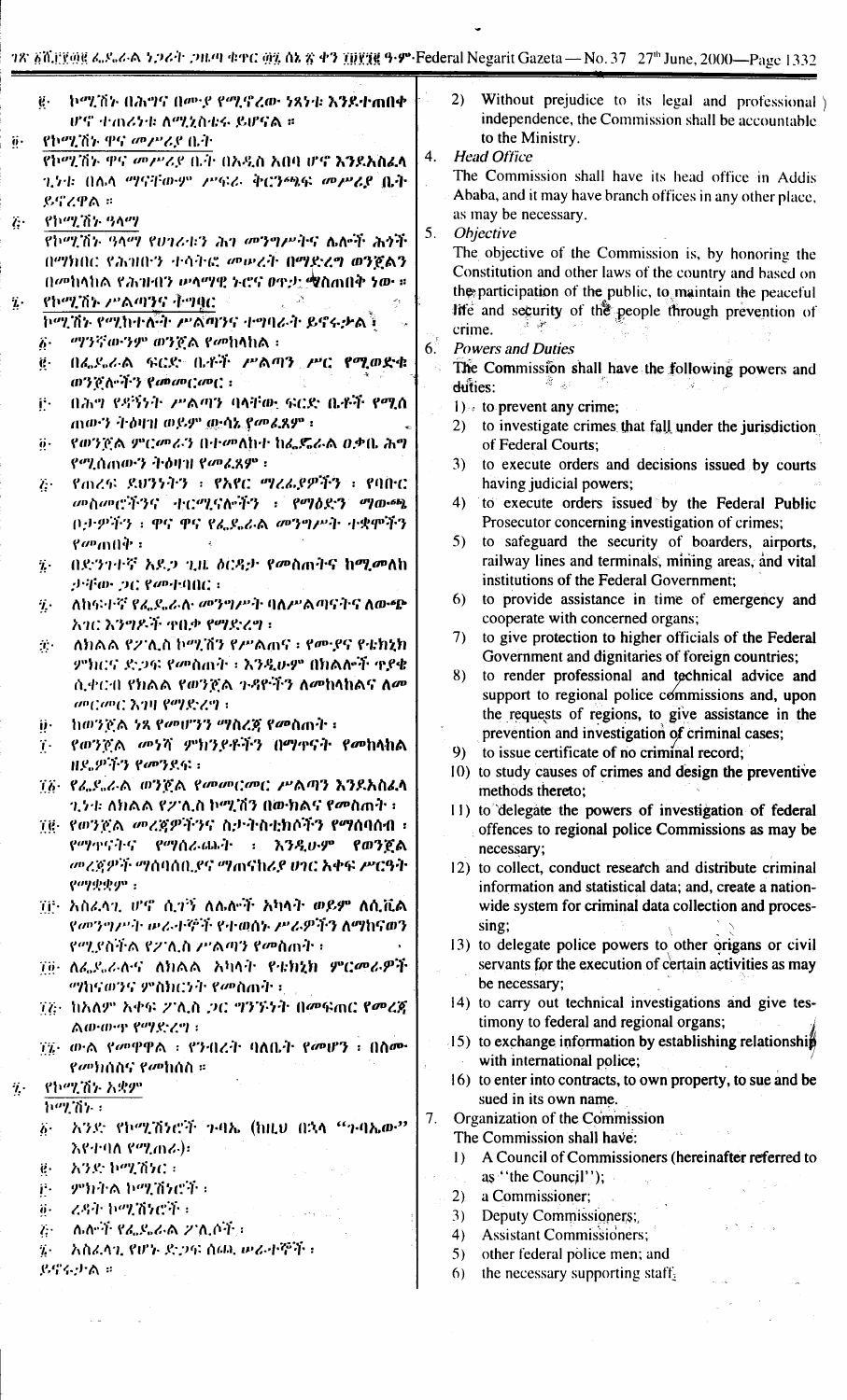$\hat{T}_s$ 

ij.

| የተባኤው አባላት `                                                    | M<br>ŀ8.<br>M              |
|-----------------------------------------------------------------|----------------------------|
| የኅብኤው አባላት -                                                    | $\left  \right $           |
|                                                                 | 2)<br>3)                   |
| ij- ረዳት ኮሚሽነሮች……………………………<br>»                                  |                            |
| いいていこ                                                           | P <sub>0</sub><br>9.<br>Tl |
| የኮሚሽኑሮች ጉባኤ ሥልጣንና ተግባር                                          |                            |
| የኮሚሽነሮች ጉባዔ የሚከተሉትኛ ሥልጣንና ተግባራት                                 | pc                         |
|                                                                 | $\mathbf{I}$               |
| ይኖሩታል:                                                          |                            |
| ል። "የኮሚሽኑን የሥራ እንቅስቃሴ በበላይነት ይመራል ፡፡                            | 2)                         |
| ያስተባብራል።                                                        |                            |
| የኮሚኸኑን ምክሚሽነሮችና ረዳት ኮሚሽነሮች ሹመት<br>ÿ.                            | 3)                         |
| እንዲወድቅለት ለሚኒስቴሩ ያቀርባል ፡                                         |                            |
| የኮሚሽኑን የሥራ ብቃትና ውጤታማነት ለማሳደግ<br>į۰                              | $\overline{4})$            |
| አስፈላጊውን እርምጀ ይወስዳል ፡                                            |                            |
| በዚህ አዋጅ አንቀጽ ፲፩ ፓውስ አንቀጽ (ij) (ሐ) መሠረት<br>$\ddot{\mathbf{0}}$ . |                            |
| ተጣርተው በሚቀርቡ አቤቱታዎች ላይ ውሳኔ ይሰጣል ፡                                | 5)                         |
| የኮሚኸኑን ዓመታዊ የሥራ አፈጻጸም በመገምገም ከአስ<br>$\ddot{G}$                  |                            |
| ተያየት ጋር ለሚኒስቴሩ ያቀርባል ፡                                          | 6)                         |
| የፌደሬል ፖሊስን የሥራ ብቃት ለማረጋገዋ የኢንስፔ<br>$\ddot{v}$                   |                            |
| ክሽን ሥራ ያከናውናል ፡                                                 | 7)                         |
| የኮሚሽኑን ረቂቅ በጀት አዘጋጅቶ ለሚኒስቴሩ ያቀርባል፡<br>$\eta$ .                  |                            |
| ሲሬ ቀድም አፌጳጸምን ይከታተላል ፡                                          |                            |
| አዋኟን ለማስፈጸም የሚረዱ ረቂቅ ሕጎች አዘጋጅቶ<br>$\mathbf{T}$                  | 8 <sup>°</sup>             |
| ለሚኒስቴሩ ያቀርባል ፡                                                  |                            |
| በኮሚሽን እና በክልል ፖሊስ ኮሚሽን መካከል መልካም<br>ij٠                         | 9                          |
| የሥራ ግንኙነት እንዲኖር ዋረት ያደርጋል።                                      |                            |
| ይህን አዋጅና በዚህ አዋጅ መሠረት የሚወጡ ደንቦችን<br>$\mathbf{I}$ .              |                            |
| ለማስፈጸም የሚረዱ መመሪያዎችን ያወጣል ፡ በሥራ ላይ                               | I                          |
| መዋላቸውንም ያረጋግጣል ።                                                |                            |
| የሚኒስቴሩ ሥልጣንና ተግባር                                               |                            |
| ሚኒስቴሩ የሚከተሉት ሥልጣንና ተግባራት ይኖሩታል :                                | $10.$ $\overline{I}$       |
| ከሚሽኑን በበላይነት ይመራል ፡ ይቆጣጠራል ፡<br>$\ddot{\theta}$ .               |                            |
| . የኮሚሽኑን ምክትል ኮሚሽነሮች እና ረዳት ኮሚሽነሮች<br>$\ddot{e}$ .              | 1                          |
| ይሾማል ፡                                                          | $\overline{2}$             |
| የኮሚሽኑን የሥራ ብቃትና ውጤታማነት ለማሳደግ<br>j٠.                             | 3                          |
| አስፈላጊውን እርምጀ ይወስዳል ፡                                            |                            |
| የኮሚሽኑን ዓመታዊ የሥራ አፈጸጸም ከአስተያየት ጋር<br>$\ddot{\mathbf{0}}$ .       | 4                          |
| ለመንግሥት ያቀርባል ፡፡                                                 |                            |
| . የፌደሬራል 2ገሊስን የሥራ ብቃት ለማሻሻልና ለማረጋገጥ<br>$\ddot{r}$              | Ŝ                          |
| የኢንስፔክሽን ሥራ ያከናውናል።                                             |                            |
| ች የኮሚሽኑን ረቂቅ በጀት ለመንግሥት ያቀርባል ፡                                 | t                          |
| ሲሬቀድም አፈጻጸሙን ይከታተላል ፡                                           |                            |
| አዋጇን ለማስፌጸም የሚረዱ ረቂቅ ሕጎች ለመንግሥት<br>$\ddot{\mathbf{z}}$ .        |                            |
| 必ずにりあず                                                          |                            |
| 77 - ስለኮሚሽነር                                                    |                            |
|                                                                 | 11.                        |
| ይሾማል´።``                                                        | 1)                         |
| g. ከሚሽነሩ የኮሚሽኑን የሥራ እንቅስቃሴ የማስተባበርና                             | $\mathbf{2}$               |
| አመራር የመስጠት ሥልጣንና ተግባር ይኖረዋል ።<br>$\mathbb{S}_{\geq 1}$          |                            |
| its - ይሄቱ፣ አንቀጽ, ንዑስ አንቀጽ /g/ አጠቃላይ አንጋገር                       |                            |
| ንንደተጠበቀ ሆኖ ኮሚሽንሩ ፡                                              | $\overline{\mathbf{3}}$    |
| ሀ) - የፌዶሬል ፖሊስን መተዳደሪያ ደንብ ያስፌጽማል ፡                             |                            |
| ለ). በፌዶራል ፖሊስንት ከተቀጠሩት ውጭ ያለብን                                  |                            |
| የድጋፍ ሰጫ ሥራቲኞች በፌዴራል ሲቪል ሰርቪስ                                    |                            |
| ሕግ መሠረት ይቀዋራል ፡ ያስተዳድራል ፡                                       |                            |
| -በፌዶራል - ፖሊስ -ላይ- የሚቀርቡ -አቤቱታዎች<br>7h) -                        |                            |
| አንዲጣሩ በማድረግ ለኮሜሽነሮች ጉባኤ እንዲ                                     |                            |
| <u>ቀርብ ያደርጋል ፡ ኑባዔው የሰጠውንም ውሳኔ</u>                              |                            |

ለአቤቱታ አቅራቢው ያስታውቃል ፡

- embers of the Council lembers of the Council shall be:
	-
	-
	- Assistant Commissioners....................
- owers and Duties of the Council of Commissioners he Council of Commissioners shall have the following owers and duties:
	- to direct and coordinate the activities of the Commission:
	- to present to the Ministry the appointment of the Deputy Commissioners and Assistant Commissioners of the Commission for approval;
	- to take the necessary measures to upgrade the capacity and efficiency of the Commission;
	- to decide upon complaints investigated and presented before it pursuant to Sub-Article  $(3)$  (c) of Article 11 of this Proclamation;
	- to evaluate the annual performance of the Commission and submit same to the Minister with its recommendation.
	- to conduct inspection to ensure the effeciency of of the Federal Police;
	- to prepare and submit, to the Minister, the budget of the Commission and follow-up its implementation upon approval;
	- to prepare and submit, to the Minister, draft legislations necessary for the implementation of this Proclamation:
	- to make efforts with a view of retaining a good working relations between the Commission and regional police Commissions;
	- () issue directives necessary for the implementation of this Proclamation and Regulations issued in accordance with this proclamations and ensure the implementation of same.
- Powers and Duties of the Minister
- The Minister shall have the following powers and duties: to direct and supervise the Commission;
	- to appoint Deputy Commissioners and Assistant Commissioners of the Commission;
	- to take the necessary measures to enhance the h. efficiency and fruit fulness of the Commission;
	- to submit to the government the annual performance  $\overline{4}$ of the Commission with its recommendations;
	- to carry out inspection to upgrade and ensure the  $\overline{\mathbf{5}}$ efficiency of the federal police;
	- to submit to the government the budget of the 6) Commission and follow-up its implementation upon approval;
	- to submit, to the government, draft legislations 7) implementation of this the necessary for Proclamation.

The Commissioner

- The Commissioner shall be appointed by the Prime Minister, upon the recommendation of the Minister;
- The Commissioner shall have the powers and duties to coordinate and manage the activities of the Commission
- $\mathcal{L}$  Without prejudice to the generality of Sub-Article (2) of this Article, the Commissioner shall:
	- cause the implementation of the Regulations of (a) the Federal Police;
	- employ and administer the supporting staff.  $(b)$ other than those employed as federal police men, pursuant to the federal civil service laws;
	- cause the investigation of complaints made  $(c)$ against the federal police and submit same to the Council of Commissioners; and notify the decision of the Council to the complainant: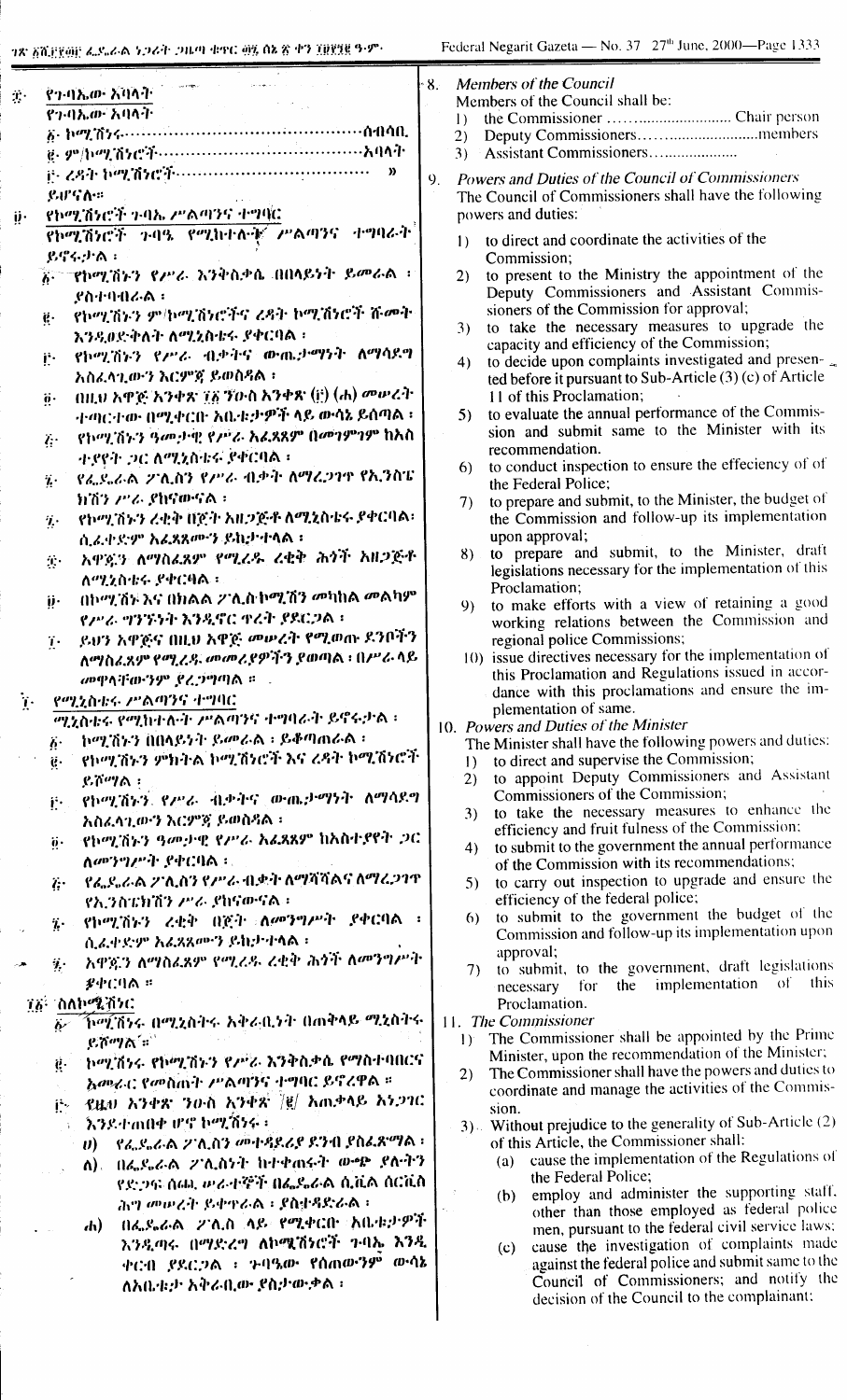- $\mathbf{w}$ የኮሚሽኑን ዓመታዊ የሥራ ፕሮግራምና ረቂቅ በጀት ያዘጋጀል ፡ ሲፌቀድም በሥራ ላይ ያውላል ፡ ለኮሚሽኑ በተፈቀደው በጀት መሠረት ገንዘብ  $\bm{w}$ ) ወጨ *የ*ደርጋል።
- ረ) ኮሚሽኑ ከሶስተኛ ወገኖች ጋር በሚያደርገው ግንኙነት ሁለ ኮሚሽኑን ይወክላል ።
- @ ኮሚሽንሩ ለኮሚሽኑ የሥራ ቅልዋፍና ባስፈለን መጠን ከሥልጣንና ተግባሩ በክራል ለምክትል ኮሚሽነሮች ወይም ለረዳት ኮሚሽነሮች ወይም ለሌሎች ሥራተኞች በውክልና ሊሰዋ ይችላል ።
- 7g 0g 1

የኮሚሽኑ በጀት በፌደራል መንግሥት ይመደባል ።

- ፲፱• ስለሂማብ መዛማብት
	- $\overline{\delta}$  ኮሚሽኑ የተሟሉና ተክክለኛ የሆኑ የሂሣብ መዛግብት  $R$ ይዛል ።
	- ę. የኮሚሽኑ የሂማብ መዛግብትና ገንዘብ ነክ ሰነዶች በዋናው አዲተር ወይም ዋናው አዲተር በሚሰይመው አዲተር በየዓመቱ ይመረመራሉ ።

#### ክፍል ሶስት ስለፌዶሬል ፖሊስ አስተዳደር

፲፬· ለ2ንሊስነት የሚያበቁ መመዘኛዎች

- ማንኛውም የኢትዮጵያ ዜጋ በፌዴራል ፖሊስነት ለመ  $\ddot{\delta}$ . መልመል የሚከተሉትን መመዘኛዎች የሚያሟላ መሆን  $g$ <sub>CO</sub> $h$  a :
	- $\ket{0}$  በ2 ሲስነት ለማገልገል ፌቃደኛ የሆነ።
	- ለኢትዮጵያ ፌዴራላዊ ዲሞክራሲያዊ ሪፐብሊክ  $\Lambda$ ) ሕገ መንግሥት ታማኝ የሆነ :
	- ሐ) በፌዴራል ፖሊስነት ለመመልመል የሚያስፈል ገውን የትምህርት ደረጃና አካላዊ ብቃት የሚያሟላ፡
	- *መ*) በሀብረተሰበ ውስዋ በዲሲፕሊኑ ወይም በሥነ ምግባሩ መልካም ስም ያተረፈ ፡
	- **ιν) ከዚህ ቀደም በወንጀል ድርጊት ውስ**ዮ ለመሣተፉ ሪኮርድ የሴለበት ፡
	- $\lambda$ ዕድሚው ከገቿ ዓመት ያላነሰ።
	- ስ) የማንኛውም የፖለቲካ ድርጅት አባል ያልሆነ ።
- በዚህ አንቀጽ ንዑስ አንቀጽ (δ) መሥረት የሚደረገው ë. ምልመላ የዖታ ፣ የብሔሮች ፣ ብሔረሰቦችና የሕዝቦችን ሚዛናዊ ተዋጽኦ ያካተተ ይሆናል ።

ji. የፖሊስ ምልመላ በሕዝብ ትሳትፎ ላይ የተመሠረተ ይሆናል።

፲፭• .ቃለ መሐሳ ስለመሬጸም

በፌዶራል ፖሊስነት የተመለመለ የተጣለበትን ሕዝባዊና ሙያዊ አደራ በታማኝነትና በታታሪነት ለመወጣት ቃለ *መ*ሐሳ ይሬጸ'ማል ፡፡

- ፲፯· ለሲቪል *የመን<u>ግሥት ሠራተኞች የ</u>ፖሊስ ሥልጣ*ን ስለመ ስጠት
	- ልዩ ሙያ ለሚጠይቁ ጉዳዮች ለሲቪል የመንግሥት  $\ddot{\bm{b}}$ . ሥራተኛ የፖሊስ ሥልጣን ሊሰዋ ይችላል ፡፡
	- በዚህ አንቀጽ ንዑስ አንቀጽ (፩) መሠረት የሚሰጠው ġ. የፖሊስ ሥልጣን ለኅዳዩ አስፈላጊ በሆነው መጠን ብቻ ይሆናል ።
- ፲፯• የአገልግሎት ዘመን
	- የማንኛውም የፌዴራል ፖሊስ አባል የግዴታ አገል  $\ddot{\mathbf{b}}$ . ግሎት ዘመን ሰባት ዓመት ይሆናል ። ዝርዝር አፈጻጸሙ በደንብ ይወሰናል ።
	- የማንኛውም የፌደራል ፖሊስ አባል የግዴታ አገል ë. ግሎት በሚከተሉት ምክንያቶች ይቋረጣል ፡
- $(d)$ prepare the annual work programme and budget of the Commission; implement same upon approval;
- (e) effect expenditures in accordance with the approved budget of the Commission:
- (f) represent the Commission in all its dealings with third parties.
- 4) The Commissioner may delegate part of his powers and duties to Deputy Commissioners or Assistant Commissioners or other employees to the extent necessary for the efficiency of the Commission.
- 12. Budget

The budget of the Commission shall be allocated by the Federal Government.

- 13. Books of Accounts
	- $\mathbf{D}$ The Commission shall keep complete and accurate books of accounts.
	- $2)$ The books of accounts and financial documents of the Commission shall be audited annually by the Auditor General or by an auditor designated by him.

#### **PART THREE**

#### **Administration Of The Federal Police**

- 14. Criteria for Recruitment of a Police
	- 1) Any Ethiopian citizen, to be recruited as a police, shall fulfuill the following requirements.
		- (a) to be willing to serve as a policeman;
		- (b) sto be loyal to the Constitution of the Federal Democratic Republic of Ethiopia;
		- (c) to have fulfilled the educational standard and physical fitness required for recruitment as a federal police:
		- $(d)$ to have a good reputation in the community for his discipline and moral character;
		- $(e)$ to have no previous record of participating in a criminal act:
		- to be of not less than 18 years of age;  $(f)$

(g) not to be a member of any political organization.

- The recruitment to be made in accordance with Sub- $2)$ Article (1) of this Article shall take into account the balanced representation of sex, nations/nationalities and peoples.
- $3)$ The recruitment of the police shall be based on popular participation.

15. Taking Oath  $\hat{\gamma}_k$ A federal police recruit shall take oath to carry out his public and professional responsibility with loyalty and diligence.

- 16. Delegation of Police Powers to Civil Servants
	- 1) Police powers may be delegated to a civil servant for cases that require special skills.
	- The Police power to be delegated pursuant to Sub- $2)$ Article (1) of this Article shall be only to the extent that may be required for the case.
- 17. Duration of Employment
	- 1) The duration of the service of any federal police shall be seven years. The Particulars shall be determined by Regulations.
	- (2) The service of any federal police shall be terminated **Solution** following reasons:
		- 3. 将 mm The sound South And State Corp.  $\sim 10^4$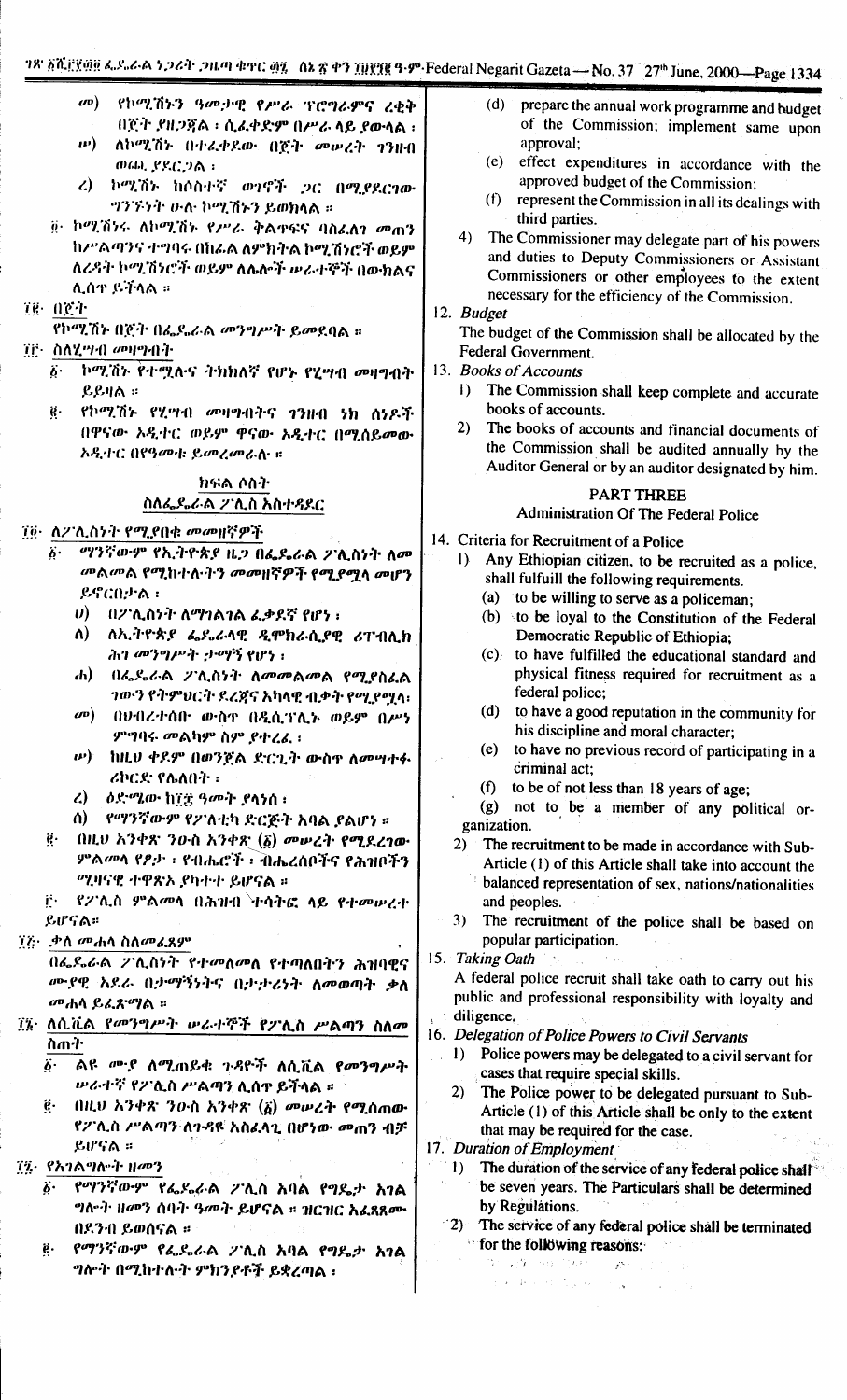#### 78. All Figure 6. Sud-A 5.26 P. 2014 4TC and Ak & 47 Hilfug 9. P. Federal Negarit Gazeta - No. 37 27th June, 2000-Page 1335

- $0494$  $\boldsymbol{\theta}$
- $\Lambda$ ) የስንብት ተያቄ ቀርቦ በደንቡ መሥረት ተቀባይነት ሲ.የተኝ ፡
- በሐኪሞች ቦርድ በተረጋገጠ ሕመም ለሥራው ብቁ  $\mathbf{d}$ ሳይሆን ሲቀር።
- $\omega$ <sup> $)$ </sup> ብፍርድ ቤት በወንጀል ተፋተኛ ሆኖ ከተገኘና ወንጅሉ ለሥራው ብቁ አያደርገውም ተብሎ በኮሚሽኑ ሲወሰን ፡ ብርዝሩ በሚወጣው ደንብ ይወሰናል ፡
- ιν) (Ι/"ζ. አፈጸጸም ወይም (Ιλመራር ብቁ ባለመሆን ወይም በዲሲፕሊን ዋፋት ፡
- $\zeta$ ) በ $\eta$   $\zeta$ .)  $\eta$ .  $\eta$ ለል ።

#### $72.$   $\omega$ -A4

- *ማንኛውም የፌ*ደሬል ፖሊስ አባል ፡  $\ddot{b}$ 
	- በመንግሥት በሚጸድቅ የደመወዝ ስኬል መሠረት D) ደመወዝ ያገኛል።
	- በኮሚሽኑ የመተዳደሪያ ደንብ መሠረት ቀለብ ፡ ልዩ ለ) ልዩ አበሎች ፣ የደንብ ልብስና የሕክምና አንልግሎት  $P25A$  ፡
	- በጡረታ ሕግ መሥረት የጡረታ መብት ይኖረዋል ፡ dv)
	- $\omega$ /"ራውን በተገቢው መንገድ በመወጣት ላይ እያለ ለሚደርስበት ተጠያቂነት መሥሪያ ቤቱ ጠበቃ ፡ ገበርዝር አፈጻጸ<u>ም</u> በደንብ ያቶምሊታል ይወሰናል፡
	- በማንኛውም አጋጣሚ ኃላፊዎችን በአግባበ  $\boldsymbol{\boldsymbol{\nu}})$ *የመ*ጠየቅ ፡ ስሁተት ሲያይ የመጠቆም ፡ በውይይት ችግሮችን የመፍታት መብት አለው ፡ አስፌላጊም ሲሆን የሥልጣን ተዋረድን ጠብቆ አቤቱታ ማቅረብ ይችላል ፡
	- ከሥራው ጋር በተያያዘ ሁኔታ ለሚደርስበት  $\lambda$ የሕይወት ወይም የአካል ጉዳት ወደፊት በሚወጣው ደንብ መሠረት የካሣ ክፍደ ደንኛል ።
- ከላይ ከተገለጹት መብቶች በተጨማሪ በፌዴራል ፈዋኖ ë. ደራሽ ፖሊስነት ተመድበው ለሚሠሩ አባሎች ኮሚሽኑ የመኖሪያ ካምፕ ያዘጋጅላቸዋል ።

በዚህ አዋጅ ከተመለከቱት ውጭ ያሉ መብቶችን በተመ j٠. ለከተ የፌደሬል ሲቪል ሰርቪስ ሕግ ተፈጸሚ ይሆናል ።

#### $\tilde{\chi}(\tilde{\mathbf{j}}) = \mathbf{T} \mathbf{F}_0 \mathbf{F}^{\mathbf{T}}$

ማንኛውም የፌዶራል ፖሊስ ፡

- ፩· በሕገ መንግሥቱ የተረጋገጡትን ሰብዓዊና ዲሞክራ ሲ የዊ መብቶች ሳይሸራርፍ በማክበር በወንጀለኛ መቅጫ ሥነ ሥርዓት ሕግና በሌሎች አግባብ ባላቸው ሕጎች መውረት ሥራውን የማከናወን ፡
- ፖሊሳዊ ሥራውን ሲያከናውን ማንነቱን የሚገልጽ ë. መታወቂያ የማሳየት ፡

*ግ*ዴታ አለበት ፡፡

#### የጡረታ መውጫ ዕድሜ 劣.

ማንኛውም የፌዴራል ፖሊስ አባል በጡረታ የሚገለልበት ዕድሜ ጣሪያ ፶፭ ዓመት ይሆናል ፡፡

#### ጽ፩• ወታዳራዊ ማዕረግ ስለመቅረቱ

- በማንኛውም ደረጃ የሚገኝ የፌዴራል ፖሊስ ወታደራዊ  $\ddot{\theta}$ . ማዕረግ አይኖረውም ፡ ሆኖም ግን ይህን የሚተካ የፖሊስ የሆነ ማዕረግና ምልክት ይኖራል ፣ ዝርዝሩ በደንብ ይወሰናል።
- የፌዴራል ፖሊስ አባል የሥራ መደቡን የሚያመለክት ğ. የመለደ ደንብ ልብስ ፡ እንዲሁም ማንነቱን የሚገልጽ ስም ፡ ቁዋር ፡ ክፍለ፡ንና :›ሳፌነቱን የያዘ ባጅ ወይም ምልክት ይኖረዋል።
- upon death;  $(a)$
- $(b)$ where a request for resignation is accepted in accordance with the relevant Regulations;
- $(c)$ where he is found unfit for the job due to health problem certified by a Medical Board;
- $(d)$ where he is found guilty by a court of law and the commission decides that the crime shall not make him fit for the job; the particulars shall be determined by regulations to be issued;
- $(e)$ due to inefficiency or incompetence in leadership or disciplinary misconduct;  $(f)$ upon retirement.

## 18. Rights

- Any member of the federal police shall:  $\mathbf{D}$ 
	- receive his salary according to the salary scale  $(a)$ approved by the government;
	- $(b)$ be entitled to rations, different allowances, uniform, and medical treatment in accordance with administrative regulations of the Commission:
	- $(c)$ enjoy his pension rights pursuant to the pension laws:
	- $(d)$ have the right to be represented by a lawyer of the Commission for liabilities that may arise in relation to discharging his responsibilities; the Particulars shall be determined by regulations;
	- $(e)$ have the right to appropriately question superiors under any circumstances, inform mistakes, resolve problems through dialogue, to institute complaints following the chains of command, where necessary;
	- (f) have the right to receive compensation for death or bodily injury sustained in relation to his activities, in accordance with regulations to be issued.
- 2) In addition to the rights stated under Sub-Article (1) of this Article, the Commission shall prepare dwelling camps for Federal Emergency Force.
- $3)$ Those rights which are not provided for in this Proclamation shall be governed by the Federal Civil Service Laws.

#### 19. Duties

Any member of the federal police has the duty:

- 1) to perform his activities in accordance with the Criminal Procedure Code and other appropriate laws by honouring the human and democratic rights ensured by the Constitution.
- to show his identity card while performing his police  $2)$ activities.

#### 20. Age of Retirement

The age of retirement for any member of the federal police shall be 55 years.

- 21. Abolition of Military Rank
	- Any federal police, who is at any level of position,  $1)$ shall have no military rank. However, there shall be a substitution of a police rank and badge; the particulars shall be determined by Regulations.
	- $2)$ A member of the federal police shall have uniforms that indicate his position as well as a badge or sign showing his name, number, department and responsibility.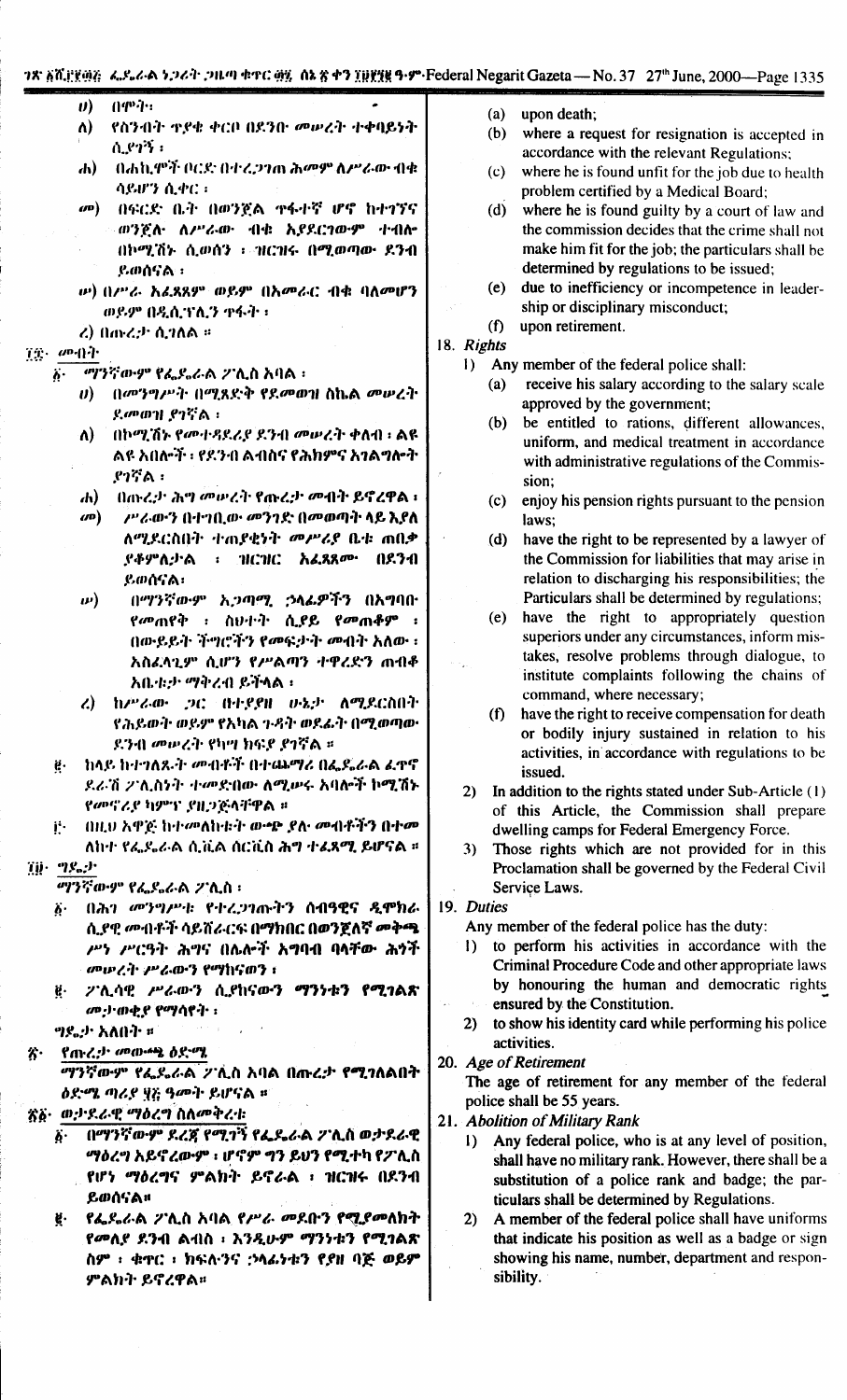| 答』 えいでく                                                                                   | 22. Performance                                                                                             |
|-------------------------------------------------------------------------------------------|-------------------------------------------------------------------------------------------------------------|
| በፌዴራል ፖሊስ መዋቅር በየደረጃው ባሉት ኃላፊዎችና<br>$\boldsymbol{b}$ .<br>ሥራተኞች የበ·ድን አሥራር ዋና የተግባር አፈጻጸም | Group performance, by officials and employees<br>$\bf{D}$                                                   |
| አቅጣጫ ይሆናል ።                                                                               | found at all levels in the structure of the federal                                                         |
| $\mathbf{e}$<br>በፌደሬል ፖሊስ መዋቅር በየደረጀው የሚገኙ ኃላፊዎች                                          | police, shall be the main direction of executions.                                                          |
| በተሰጣቸው ሥልጣን በመወሰን                                                                         | 2)<br>The officials found at all levels of the structure of the                                             |
| ;ንላ <i>ሌነታች</i> ውን<br>የመወጣት ግዴታ አለባቸው።                                                    | federal police shall have the obligation to carry out                                                       |
| ከሥራ ዕቅድ አንዳደፍ እስከ አፈጸጸምና ግምገማ ድረስ<br>j.                                                   | their duties within their respective responsibilities.                                                      |
| የፌዴራል ፖሊስ ኃላፊዎችና ሥራተኞች በቡድን በመቀ                                                           | 3)<br>The Federal Police officials and employees shall                                                      |
| ናጀት ይሥራሉ ፣ የቡድን አሥራሮች የኃራና የግል                                                            | perform their duties in a group from planning to                                                            |
| <i>:›ላራነትን ያስከትላሉ</i> ።                                                                   | implementation and evaluation of their activities.                                                          |
| $\ddot{\mathbf{0}}$ .                                                                     | The group work shall entail joint and several                                                               |
| የፖለስ አሥራር የሕዝብ ተሳትፎን መሠረት ያደረገ<br>መሆን ይኖርቢታል ።                                            | liability.<br>4)                                                                                            |
| ጀሮ የተከለከለ ድርጊት                                                                            | The activity of the police shall be based on the<br>participation of the public.                            |
|                                                                                           | 23. Prohibited Activities                                                                                   |
| "ሃናቸውም ኢሰብአዊ ወይም ክብር <b>ን የሚ</b> ነካ አደያዝና<br>ድርጊት የተከለከለ ነው ።                             | Any inhuman or degrading treatment or act is prohibited.                                                    |
|                                                                                           | 24. Federal Police Complaint Hearing Committee                                                              |
| ፳፬· ስለፌዴራል ፖሊስ አቤቱታ ሰሚ                                                                    | There shall be a Federal Police Complaint Hearing<br>$\mathbf{D}$                                           |
| በኮሚሽኑ ውስዋ የፌዴራል ፖሊስ አቤቱታ ሰሚ አካል<br>$\boldsymbol{b}$ .<br>ይቋቋማል።                           | Organ within the Commission.                                                                                |
| ġ.                                                                                        | 2)<br>The Federal Police Complaint Hearing Organ shall:                                                     |
| <i>የፌ</i> ዴራል ፖሊስ አቤቱታ ሰሚ አካል ፡                                                           | receive and investigate complaint, comment or<br>(a)                                                        |
| የፌዴራል ፖሊስ በኮሚሽኑ እካላት ሥራ አፈጸጸም<br>$\bm{U}$                                                 | criticism forwarded by individuals, offices or                                                              |
| ወይም አገልግሎት አሰጣዋ ላይ ከግለሰብ ፡                                                                | organizations or the public on the performance                                                              |
| ከመሥሪያ ቤት ፡ ከድርጅት ወይም ከሕዝብ                                                                 | or service of the federal police and organs of the                                                          |
| የሚቀርብ አቤቱታ ፣ አስተያየትን ወይም ትችትን                                                             | Commission.                                                                                                 |
| $R$ ቀበላል ፡ የጣራል ፡                                                                         | require any Concerned member of the federal<br>(b)                                                          |
| በሚቀርብለት አቤቱታ መነሻነት ማናቸውንም<br>ለ)                                                           | police to reply to the complaints lodged;                                                                   |
| የፌዴራል ፖሊስ አባል ስለአቤቱታው <i>መ</i> ልስ                                                         | submit to the Commissioner recommendations<br>(c)                                                           |
| እንዲሰዋ ያደርጋል ፡                                                                             | on the measures to be taken after investigating                                                             |
| $\mathbf{d}$<br>የቀረበለትን አቤቱታ ፣ አስተያየት ወይም ትችት                                             | the complaint, comment or criticism.                                                                        |
| በማጣራት መወሰደ ስለሚገባው እርምጃ ያለውን                                                               | 3) A federal police member who has been requested to<br>reply in accordance with Sub-Article (2)(b) of this |
| አስተያየት ለኮሚሽነሩ ያቀርባል ።                                                                     | Article is obliged to do so within 15 days.                                                                 |
| j٠.<br>በዚህ አንቀጽ ንውስ አንቀጽ ፪(ለ) መሥረት መልስ                                                    |                                                                                                             |
| እንዲሰዋ የተጠየቀ የፌደሬል ፖሊስ አባል በ፲፭ ቀን ጊዜ                                                       | <b>PART FOUR</b>                                                                                            |
| ውስዋ መልስ የመስጠት ግዴታ አለበት።                                                                   | <b>Miscellaneous Provisions</b>                                                                             |
| ክፍል አራት                                                                                   | 25. Relations of the Commission with Regional Police                                                        |
| ልዩ ልዩ ድንጋጌዎች                                                                              | Commissions                                                                                                 |
| 答と                                                                                        | The Police Commission shall have relations with<br>$\mathbf{D}$                                             |
| ኮሚሽኑ ከክልል 2ንሊስ ኮሚሽኖች <i>ጋ</i> ር ስለሚኖረው<br>ツンジライ                                           | regional police commissions concerning federal                                                              |
|                                                                                           | cases.                                                                                                      |
| $\ddot{\mathbf{6}}$ .<br>ኮሚሽኑ የፌዴራል ጉዳዮችን በሚመለከት ከክልል                                     | 2)<br>The regional police organs, while investigating                                                       |
| ፖሊስ ኮሚሽኖች <i>ጋ</i> ር ግንኙነት ይኖረዋል ።                                                        | federal criminal cases and preventing crime in<br>accordance with delegation, shall be accountable to       |
| Ë.<br>የክልል ፖሊስ <i>መሥሪ</i> ያ ቤቶች በውክልና መሠረት                                                | the Commission.                                                                                             |
| የፌዴራል ወንጀል ጉዳዮችን ሲመረምሩና ሲከላከሉ                                                             | The Commission and regional Police Commissions<br>3)                                                        |
| ተጠሪንታቸው ለፌደሬል ፖሊስ ኮሚሽን ይሆናል ።                                                             | shall hold a joint meeting at least once a year.                                                            |
| j٠.<br>ኮሚሽኑና የክልል ፖሊስ ኮሚሽኖች በዓመት ቢያንስ                                                     | 4)<br>The Commission shall give training and professional                                                   |
| አንድ ጊዜ የጋራ ስብሰባ ያደርጋሉ ።                                                                   | assistance and other supports to regional police                                                            |
| $\ddot{\mathbf{0}}$ .<br>ኮሚሽኑ ለክልል 2 ሊስ ኮሚሽኖች ሥልሐና ፣ የሙያና                                 | Commissions.                                                                                                |
| የቴክኒክ ምክርና ድጋፍ ያደርጋል ።                                                                    | The regional Police Commissions shall send reports<br>5)                                                    |
| የክልል ፖሊስ ኮሚሽኖች ወንጀልን ፣ ትራፊክንና<br>$\ddot{G}$                                               | and statistical data to the Commission to be com-                                                           |
| ወዋታን በሚመለከት ሪፖርትና ስታትስቲክስ ለዋናትና                                                           | monly used for research and general purposes                                                                |
| ለወል ጠቀሜታ እንዲውል በየጊዜው ለኮሚሽኑ ሪፖርት                                                           | concerning crimes, traffic offences and security.                                                           |
| <b>.የስተላልፋለ።</b>                                                                          | The following activities shall be dealt with in the<br>6)                                                   |
| በኮሚሽኑና በክልል ፖሊስ ኮሚሽኖች የጋራ ስብሰባ<br>$\mathbf{z}$                                            | joint meetings of the Commission and regional                                                               |
| የሚከተሉት ተግባሮች ይከናወናሉ :                                                                     | police Commissions:                                                                                         |
| ሀ) የወንጀል መከላከልና ምርመራ ሥራ እንቅስቃሴዎ                                                           | (a) exchange of experience by evaluating the crime                                                          |
| ififian's framewords example a manage por nat                                             | $\sim$ prevention and investigation activities;                                                             |

ቻቸውን በመገምገም የልምድ ልውውዋ ያደርጋሉ ፡